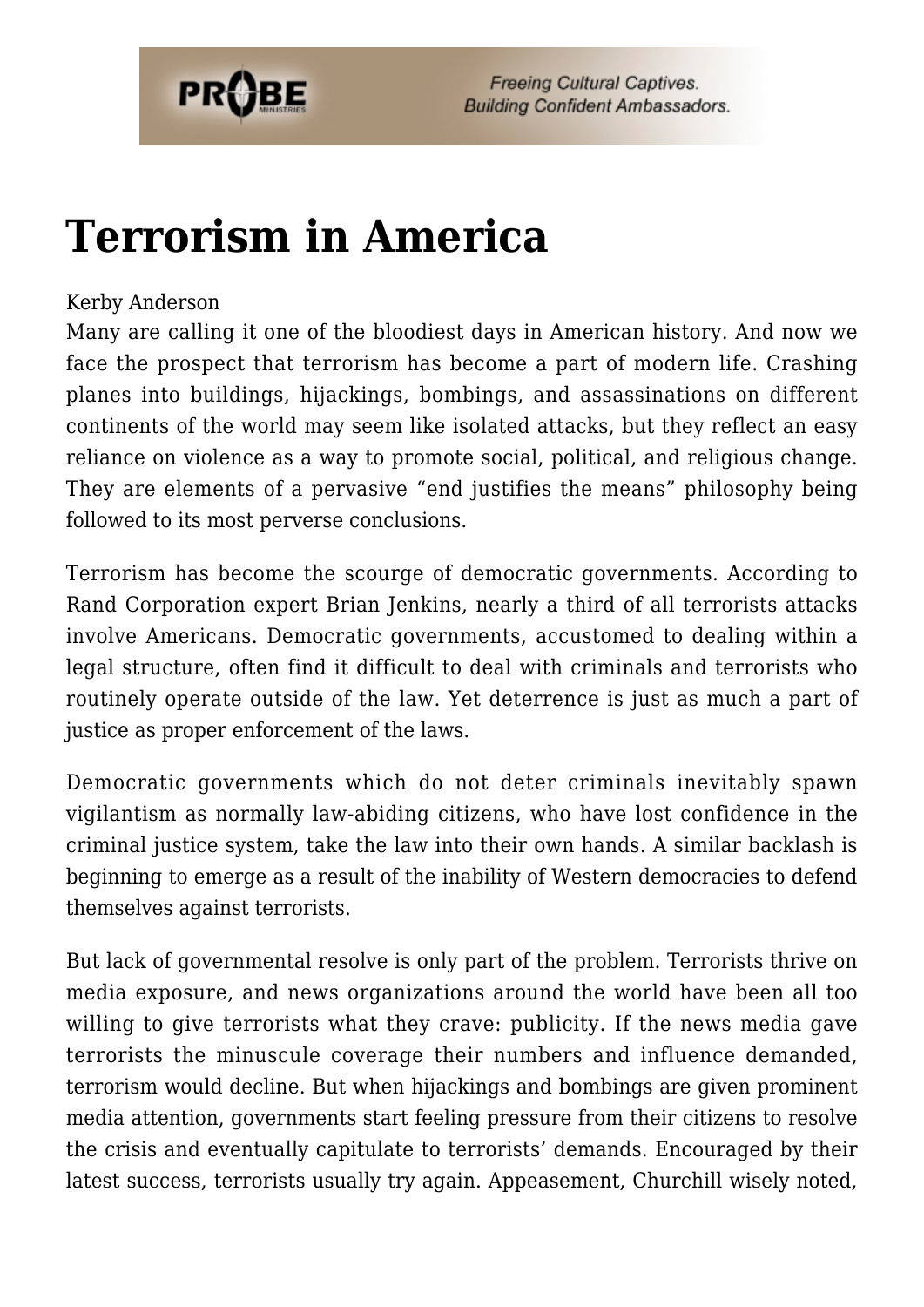

always whets the appetite, and recent successes have made terrorists hungry for more attacks.

Some news commentators have been unwilling to call terrorism what it is: wanton, criminal violence. They blunt the barbarism by arguing that "one man's terrorist is another man's freedom fighter." But this simply is not true. Terrorists are not concerned about human rights and human dignity. In fact, they end up destroying human rights in their alleged fight for human rights.

Terrorism has been called the "new warfare." But terrorists turn the notion of war on its head. Innocent non-combatants become the target of terrorist attacks. Terrorist warfare holds innocent people hostage and makes soldier and civilian alike potential targets for their aggression.

Terrorist groups are not living in fear of their host governments. Instead, lawabiding citizens live in fear of terrorist groups. In one TV interview a Middle Eastern terrorist was quoted as saying, "We want the people of the United States to feel the terror."

The ability of these groups to carry out their agenda is not the issue. The fundamental issue is how U.S. government leaders should deal with this new type of military strategy. Terrorists have held American diplomats hostage for years, blown up military compounds, and hijacked airplanes and cruise ships. Although some hostages have been released, many others have been killed and the U.S. has been unsuccessful at punishing more than a small number of terrorists.

Although international diplomacy has been the primary means used by the United States against terrorism, we should consider what other means may also be appropriate. In the past, American leaders have responded to military aggression in a variety of ways short of declaring war.

Military strategy must be deployed which can hunt down small groups of wellarmed and well-funded men who hide within the territory of a host country. We